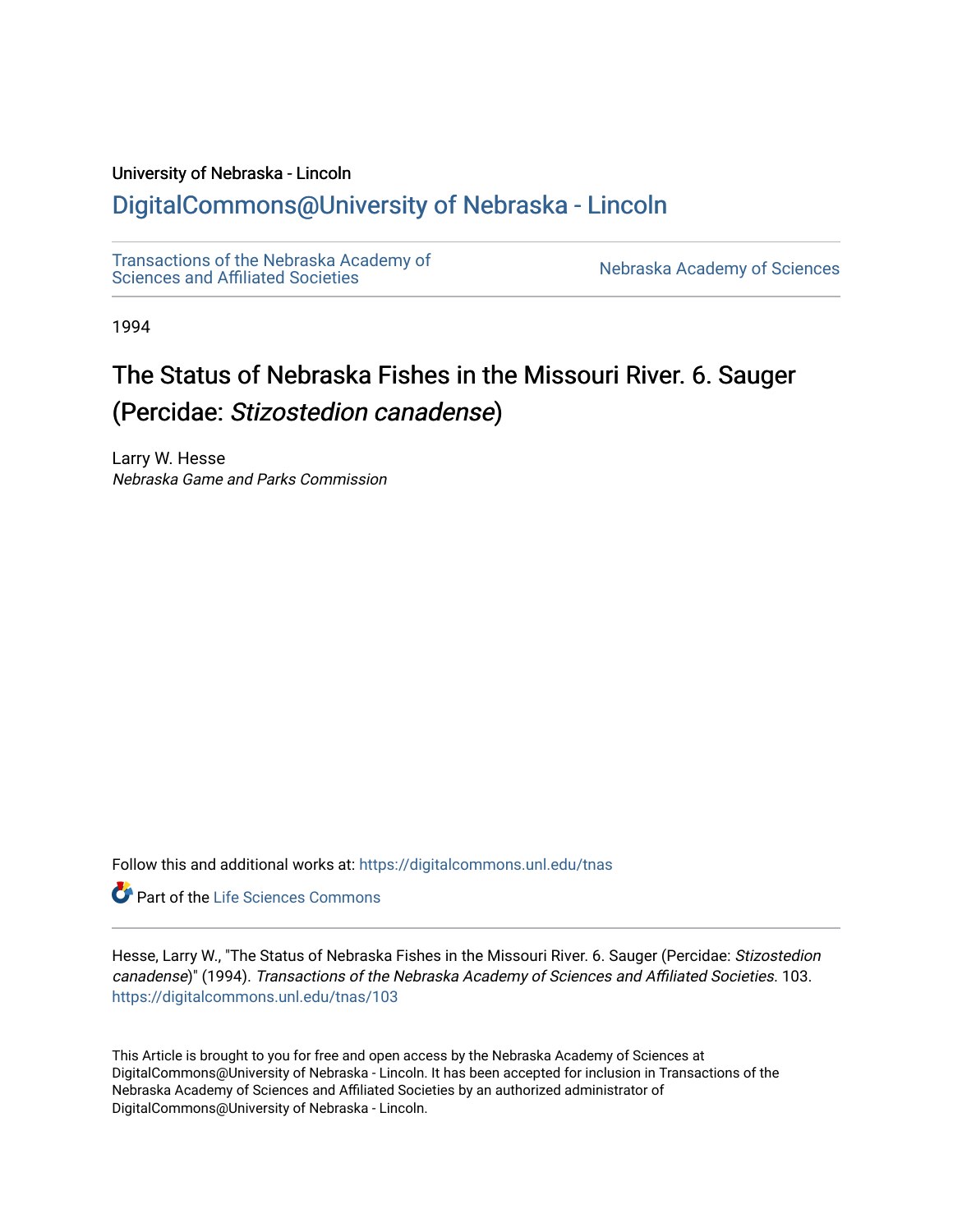*1994. Transactions of the Nebraska Academy of Sciences,* 21: 109-121

# **THE STATUS OF NEBRASKA FISHES IN THE MISSOURI RIVER.**

#### **6. SAUGER (PERCIDAE:** *STIZOSTEDION CANADENSE)*

**Larry W. Hesse** 

# Nebraska Game and Parks Commission Box 934, Norfolk, Nebraska 68702

Federal Aid in Sport Fish Restoration, Dingell-Johnson Project F-75-R-ll, December 1993. Publication funded by Nebraska Game and Parks Commission.

#### *ABSTRACT*

Saugers were once common representatives of the Missouri River fish assemblage. Prior to channelization and impoundment, they comprised from 10 to 65% of the.main channel big-river fish group. They utilized the slower side channels and backwaters seasonally for feeding, resting, and maturing, but the main channel was important for breeding habitat. Since the onset of channelization and impoundment, saugers have been reduced by as much as 98% in some areas, and the trend toward extirpation continues unabated today. Recovery of native sauger stocks will require a complete cessation of harvest, recovery of the natural hydrograph, recovery of sediment transport, recovery of snags and organic matter dynamics, and re-connection of cut-off side channel morphology.

t t t

A few years ago the sauger was, to the few elect who knew where to find it, the choicest game-fish of the lower Wabash River, and we knew a minister who always went saugering when he failed in other ways to get the proper inspiration for his next Sunday's sermon. Starting at the Vandalia bridge, he would direct his oarsman to get out into the current, then row slowly up stream, even to old Fort Harrison and beyond, perhaps to Durkee's Ferry, then, turning, slowly drift with the current home again. Meanwhile, with a small, silvery minnow at the end of 50 feet of line, trolling through the quiet ripples and over the deep pools, he patiently waits for the sauger's strike. While waiting, his eyes take in the beauties of the river, the shore, and the sky. Ideas come readily, his thoughts fall together in logical sequence, and when Sunday comes, the sermon that he preaches is filled with sunshine, and love, and faith in humanity, and his flock know that their pastor has spent a day upon the river, saugering.

This quotation was first written by David Starr Jordan and Barton Warren Evermann on April the 10th, 1902, and was first published in 1923 (Jordan and Evermann, 1969). By Jordan's time the native fish populations of the Wabash River in Indiana had already been extensively altered, and since then the sauger and other game fish have been significantly reduced due to channel alterations, draining of riparian wetlands, damming, and heavy pollution. Most recently some improvement has been documented, but the sauger still makes up only a small fraction of the fish assemblage (Gammon, 1993). It appears that the minister's "faith in humanity" was overzealous.

Saugers were common in many parts of Nebraska before 1900, according to Jones (1963), who reported on early collections by Seth Meek and others from the Platte River all the way to the Nebraska-Wyoming border, and from the Blue, Loup, Elkhorn, and Niobrara rivers. But the Missouri River was the stronghold for this animal, and Jones (1963) reported its range was reduced then to the lower reaches of their streams in Nebraska and to the entire Missouri River. Few stockings of saugers occurred in the period prior to Jones' report-Lake McConaughy on the Platte River and the Middle Loup River received limited numbers of sauger. Since 1963, 123,082 saugers were stocked into mainstem reservoirs on the Missouri River, but only 7,333 were stocked in Nebraska's portion of the Missouri River (Hesse et aI., 1989). There is strong evidence that such stockings have failed to survive (Hesse, 1983).

Cross (1967) stated that saugers occurred commonly in the Missouri River in Kansas and rarely in the Kansas River Basin westward to the Blue River. He also recounted historical evidence of saugers in the Marais des Cygnes and Neosho river drainages in Kansas. Pflieger (1975) noted that saugers were more restricted in their distribution in Missouri than walleyes. The former are found principally in large turbid streams, such as the Missouri and Mississippi, and the latter are found elsewhere in Missouri. Bailey and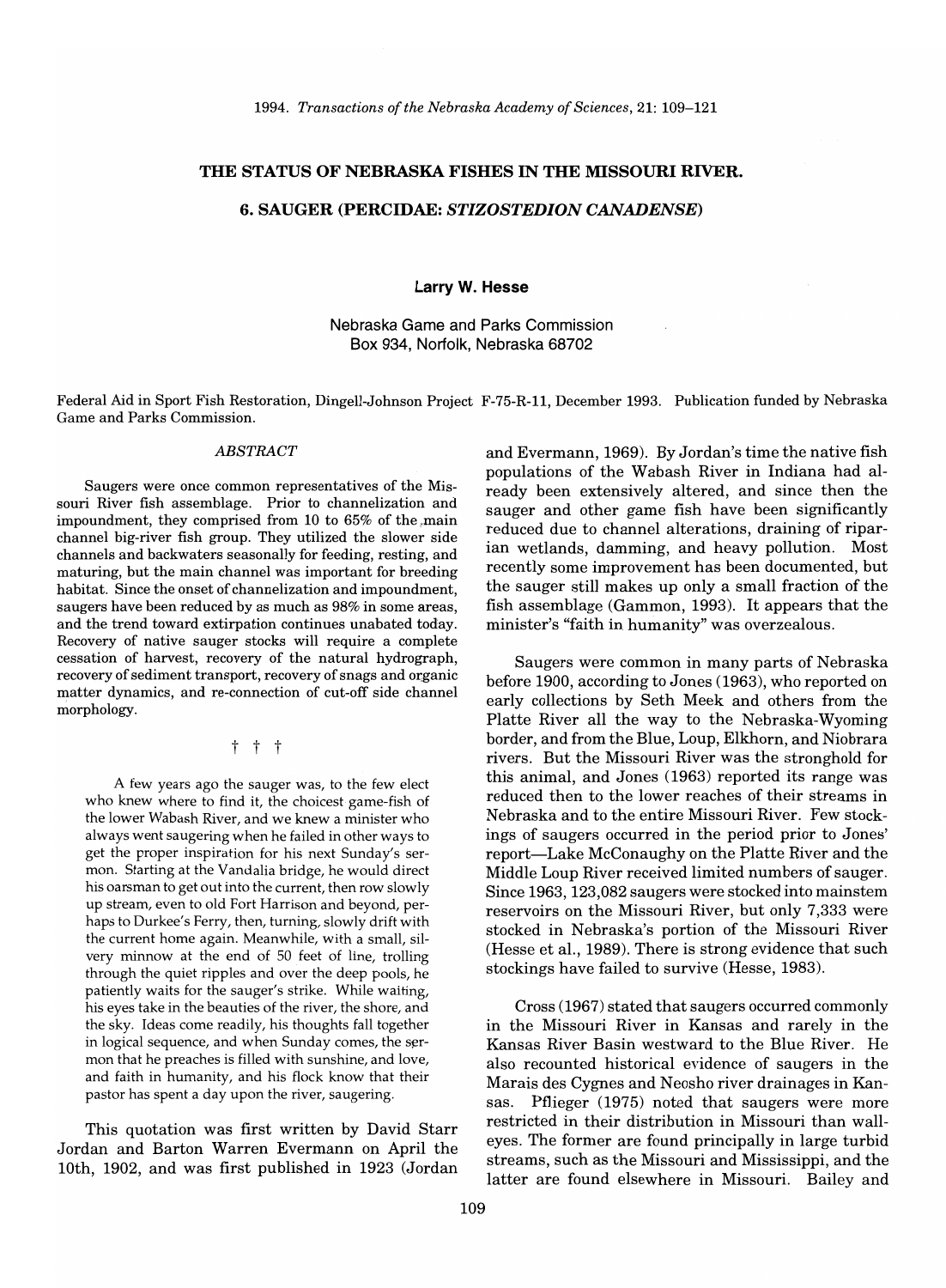# 110 L. *Hesse*

Allum (1962) stated that saugers Were common throughout the Missouri River in South Dakota and occurred in the lower ends of some tributaries. They were found in oxbow lakes along the Missouri River but not in natural lakes in South Dakota.

#### **Identification**

The sauger and the walleye are closely related and thus often confused by anglers. Both fish have sharp teeth and very sharp and strong spinous dorsal-fin rays. Their bodies feel rough to the touch, and they both have the defensive habit of closing their mouths tightly and raising their gill covers and spinous dorsal fin when held.

Saugers are easily distinguished from walleyes, when both are unhybridized, by the dark spots on the membranous webbing of the spinous dorsal fin. Walleyes have only one dark patch at the posterior base of this fin. Saugers are typically hues of black and brown, with dark blotches extending below the lateral line, while walleyes are often hues of yellow, light brown to golden, and light olivaceous on the sides and back, with less distinct blotches that do not extend below the lateral line. The walleye has a large white patch that encompasses the entire lower lobe ofthe tail; the sauger lacks this white marking.

Internally, saugers possess 5 to 8 pyloric caeca (fingerlike projections near the junction of the stomach and intestine), which are shorter than the stomach, while walleyes have three caeca which are about as long as the stomach (Pflieger, 1975).

These characteristics are somewhat jumbled in the hybrid. Saugers and walleyes will hybridize in nature, and the frequency of hybrids in the wild may increase because man~made hybrids, called saugeyes, have been planted in various lakes in Nebraska and adjacent states (Bannick, 1974). The opportunity for escape into the Missouri River is high. The hybrid was created because it was found that it was easier to raise in hatcheries, suffered less mortality, and seemed to survive better in turbid reservoirs than the parents (Knox, 1990). Johnson et aI. (1988) stated that the hybrid was fertile. This may pose a serious problem for the native sauger in altered natural habitats because of the potential that the saugeye can cross-breed with saugers more readily than walleyes, because they inhabit areas where saugers may wish to live.

The sauger is native to Nebraska's streams, while the evidence suggests that the walleye was introduced in the late 1800s (Jones, 1963). O'Brien (1888) noted that though the walleye was found in a few streams in the state, it was not found generally in the streams and ponds of Nebraska until after stockings began in 1884.

#### **Spawning requirements**

Prior to dam construction on the mainstem of the Missouri River, saugers likely spawned in March and April, when water temperature was optimum at 7.2- 10.0°C. Deep-release reservoir water has created cooler water temperatures later in tailwater areas, and as a result saugers spawn now as late as the end of May (Hesse et aI., 1993).

Spawning fish are most active in early evening. Groups of males move into shallow water to await single females ready to spawn. Eggs and sperm are scattered at random over rock/rubble bottoms. Fertilized eggs hatch in about two weeks. Spent adults do not provide care for hatched young (J. Morris et aI., 1974).

# **Habitat preferences**

Kallemeyn and Novotny (1977) collected saugers from the main channel, main channel border, sandbar pool, backwater, and chute habitats of the unchannelized Missouri River downstream from Gavins Point Dam. They also collected them from spur dikes (wing dikes), notched spur dikes, and notched revetments in the channelized section of the Missouri River. The only place they were not found was deep in marshes among monoculture cattail beds. Crance (1987) conducted a Delphi exercise with a panel of 17 experts to prepare habitat-suitability index curves for sauger. Velocity at spawning sites reportedly ranged from 42 to 144 cm/s. Sauger eggs require some current to provide adequate aeration for successful incubation, and Saylor et al. (1983) determined that sauger eggs adhere to rocks up to velocities of 33.5 cm/s.

Spawning depth has been shown to range from 0.6 to 3.7 m in the Missouri River (Graham and Penkal, 1978, unpublished report, Montana Department of Fish and Game). Delphi panelists agreed that optimal depth  $was > 1$  m (Crance, 1987). Turbidity was considered to be an important component of instream cover for the sauger, with some panelists suggesting the optimum was when Secchi disk transparency readings were < 1 m (Crance, 1987).

Spawning substrates were listed as rubble, coarse sand, gravel, cobble and pebble. Substrate was considered not important for juveniles and adults, except that saugers were likely associated with substrates that produced the greatest amounts of the most desirable foods (Crance, 1987).

Saugers are mesothermal, based on spawning requirements. Outside limits for successful spawning are as low as  $5.6^{\circ}$ C (Nelson, 1969) and as high as  $16^{\circ}$ C (Fletcher, 1977). However, optimum growth was shown to occur at 26°C (Hokanson and Koenst, 1986), which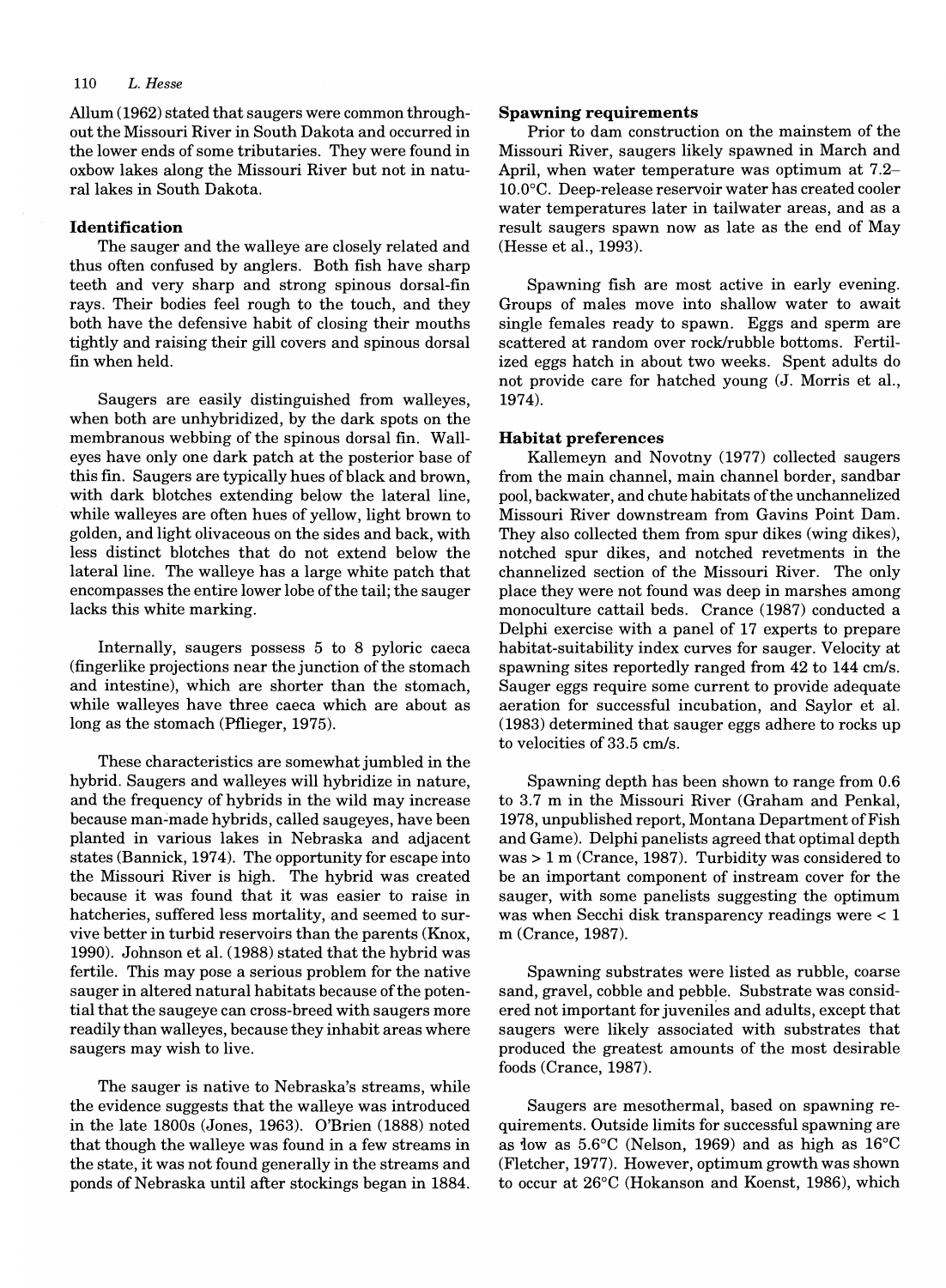suggests that saugers are more typical of eurythermal species.

Evidence from the earliest collections of saugers in the Missouri River north of Omaha at about the time this reach was being channelized suggested that backwaters were used seasonally, as was the main channel. Both were essential components of successful sauger survival (Miller, 1964).

#### **Feeding Behavior.**

Saugers feed on zooplankton and aquatic insect larvae when they are small  $( $50 \text{ mm}$ ) (McBride, 1982;$ Priegal, 1969). McBride found fish composed 99.7% of the food items (by weight) in the stomachs of saugers measuring 150 to 400 mm total length (TL). Hesse and Wallace (1976) examined 165 sauger stomachs during 1974-1975 from the channelized Missouri River in the length range from 100 to 500 mm TL. Based on frequency of occurrence, fish (80%), aquatic insects (40%), and crustaceans (5%) were consumed. By weight, however, fish were most important. Gizzard shad, emerald shiner, freshwater drum, and channel catfish in that order were dominant in stomach contents of 550 Ohio River saugers (Wahl and Nielsen, 1983). These prey species are common in the Missouri and undoubtedly are important in the diet of Missouri River saugers as well.

The objective of this paper is to summarize the status of the sauger in Nebraska's portion of the Missouri River during 1974-1993. Wherever possible, these collections will be compared with collections made previously, dating back to about the late 1950s.

#### **METHODS**

Saugers were highlighted in collections made with electrofishing and gill netting equipment prior to 1970. The gear used then differed somewhat from that used in more recent studies. For that reason statistical testing between the very earliest collections and those most recently collected is minimal.

Saugers were collected incidental to the collection of other species from channelized and unchannelized Missouri River collection sites during the period of 1974 through 1993. Electrofishing was used extensively in the earliest collections and also during the recent period (1974-1993). However, standard electrofishing results are not easily quantified because the method has evolved from 1950 to 1993. Some collections were made with alternating current (AC), while others were made with pulsed direct current (PDC). These differences might be reflected in different catch per unit effort (CPUE) estimates because of differences in collection efficiency. For that reason the best comparisons may be species composition of multi-species catches. However, CPUE will be presented in many cases because the differences are often large.

Gill nets have been used in off-channel habitats prior to channelization and then afterward in remnant unchannelized reaches. Gill nets have not been standard sized through the period (1950-1993), but they were standardized during specific studies. Species composition is a good way to display the changing status of the sauger, but wherever possible CPUE will be displayed as well. Unless otherwise stated, the standard gill net used was experimental multifilament nylon, with six equal-length panels ranging from 12.4 mm to 76.4 mm square measure mesh. Nets were  $91.4 \times 2.4$  m and were fished in a stationary fashion. A unit of effort was one net fished from one afternoon to the next morning.

Larval saugers were captured with large plankton nets called drift nets. Flowmeters were not available in the earliest studies. Some innovation was necessary to quantify volume filtered from timed samplings. Recent drift net studies have employed nets with 560-micron nylon mesh and mechanical flow meters.

The sauger has always been an important sport fish in the Missouri River. For this reason, angler surveys have been conducted periodically to document their harvest.

#### **RESULTS**

#### **Channelized-reach electrofishing**

Two-hundred eighty-eight (288) hours of AC and PDC electrofishing was carried out in 1971, 1974, and 1975 (Hesse and Wallace, 1976). These collections were made weekly beginning in April and continuing through November at one site north of Omaha, Nebraska, on the channelized Missouri River (Blair, Nebraska), and one site south of Omaha (Brownville) (Fig. 1). The effort resulted in the capture of 702 saugers  $(2.44/hr)$ . All of the sampling during this project was done in revetment habitat. Revetments are continuous rock sheaths along the cutting bank of the channel. Saugers represented 2.38% of the total assemblage (29,493 fish), which included at least 43 different species. In addition, NALCO Environmental Sciences electrofished for 45.5 hours in the pool habitat associated with wing dikes (perpendicular hard points along the filling bank) in the same area in 1974 and 1975 (Szmania, 1975; Szmania and Johnson, 1976). They were able to collect 2,712 fish, including 68 saugers  $(2.51\%, 1.49/hr).$ 

Hesse and Wallace (1976) electrofished during February and March in 1974 and 1975 in wing-dike habitat. The percent composition of sauger was somewhat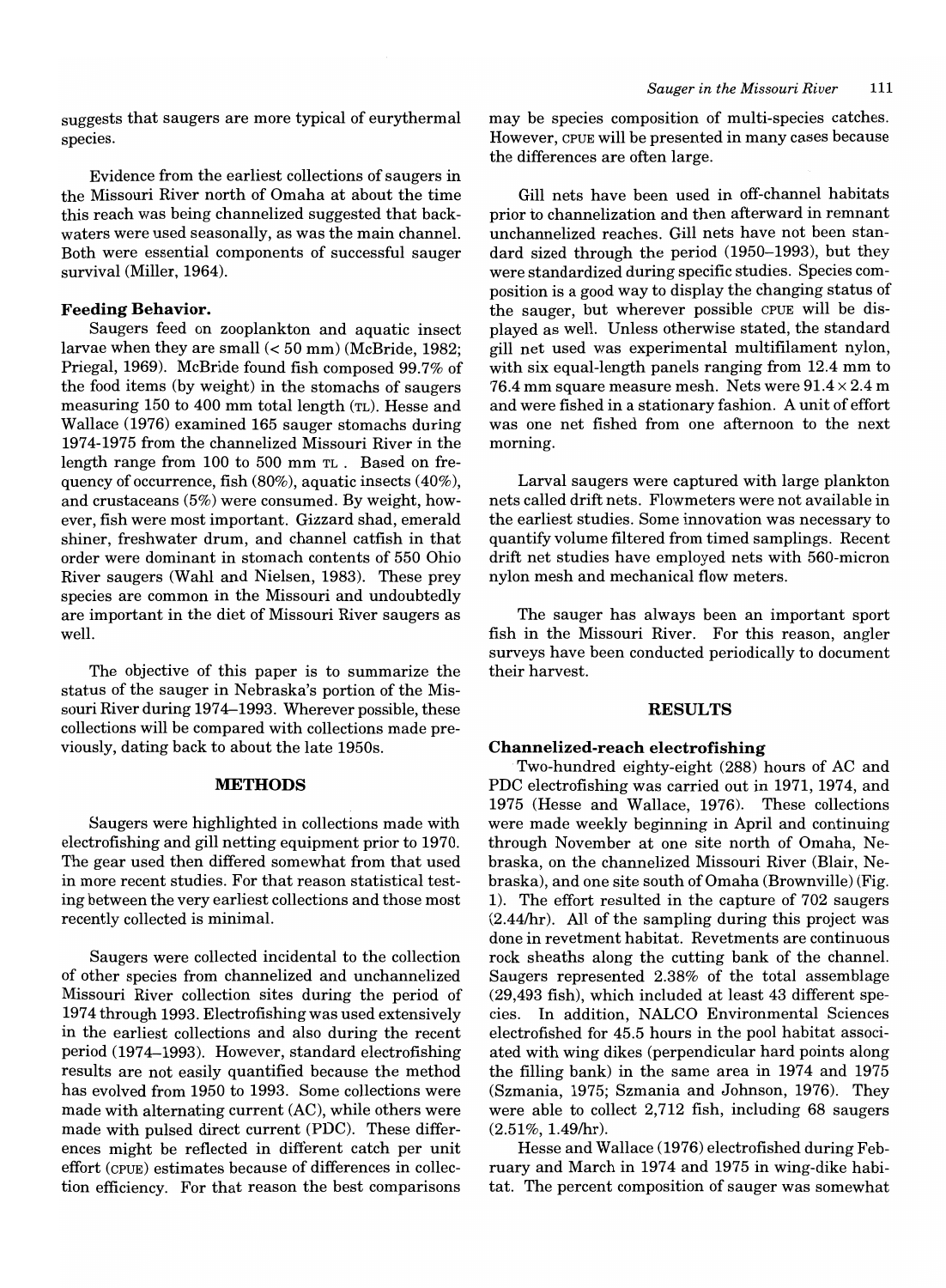

Figure 1. Map of the Missouri River basin.

higher than during the April-November period (i.e., 61 saugers among 1,785 fish, 3.42%). Winter collections in the channelized reach were repeated during the period 1979-1986. By 1979 the percent of sauger in the winter catch had dropped to 0.6% (32 among 5,357). In 1980 it was down to 0.11% (12 among 10,584) (Hesse and Newcomb, 1982). Newcomb (1989) collected only 2 saugers among  $1,857$  fish  $(0.11\%)$  in the winter of 1983, 7 among 3,501 (0.20%) in 1985, 7 among 5,234 (0.13%) in 1986, and 7 among  $1,695(0.41\%)$  in 1984.

April-November collections were repeated in the channelized reach during 1986-1990. In 19863 saugers were among 393 fish (0.76%, 0.35/hr, 8.52 hours). The other years were as follows: 1987, 3 saugers among 783 fish (0.38%, 0.18/hr, 16.45 hours); 1988, 1 sauger among 748 fish (0.13%, 0.08/hr, 12.4 hours); 1989, 4 saugers among 392 fish (1.02%, 0.87/hr, 4.6 hours; 1990, 3 saugers among 624 fish (0.48%, 0.29/hr, 10.05 hours).

The sauger, during April-November in 1974-1975, in revetment habitat was 2.38% of all fish collected, and the CPUE was 2.44/hr. By 1986-90, the percent of sauger in the total catch had dropped by 84% to 0.39%, and the CPUE dropped by  $91\%$  to 0.21/hr. The winter collection data tied these two periods together. The percentage of sauger in the winter 1974-75 period was 3.42%, and the percentage in the winter 1979-86 was 0.24%, down by 93%. Kallemeyn and Novotny (1977) in April-November, 1976, in the same channelized reach.

They collected 28 saugers among 3,601 fish (0.78%). These data support the findings of our studies. The Bank Stabilization and Navigation Project between Sioux City and Kansas City was about 88% completed by 1965 (U.s. Fish and Wildlife Service, 1980). Missouri River saugers survived to about six years of age (Hesse and Wallace, 1976; Walburg, 1964). It appears that the impact of the finality of channelization was fully realized by about 1974.

Channelization north of Omaha had begun in the 1930s but without the flow control provided by the mainstem dams, which were not completed until 1954, the early channelization efforts in this reach were not completely successful. Large floods often reclaimed the channel and its erosion zone. The dams controlled these high flows in such a way that channel and bank stabilization was possible. The earliest complete cutoff of wide sections occurred about 1960. Desoto Bend was one of the first to be completely closed on both upstream and downstream ends (1961). Upper Decatur Bend had been closed previously, however a notch was cut in the levee large enough for boats to enter from the main channel in 1963. Middle Decatur, Snyder, and Omadi bends had only been closed at the upper end and the lower end was still wide open to the river in 1963.

Catches of saugers along the main channel during the construction of dikes and revetments were limited. Robinson (1958) was able to collect 134 saugers among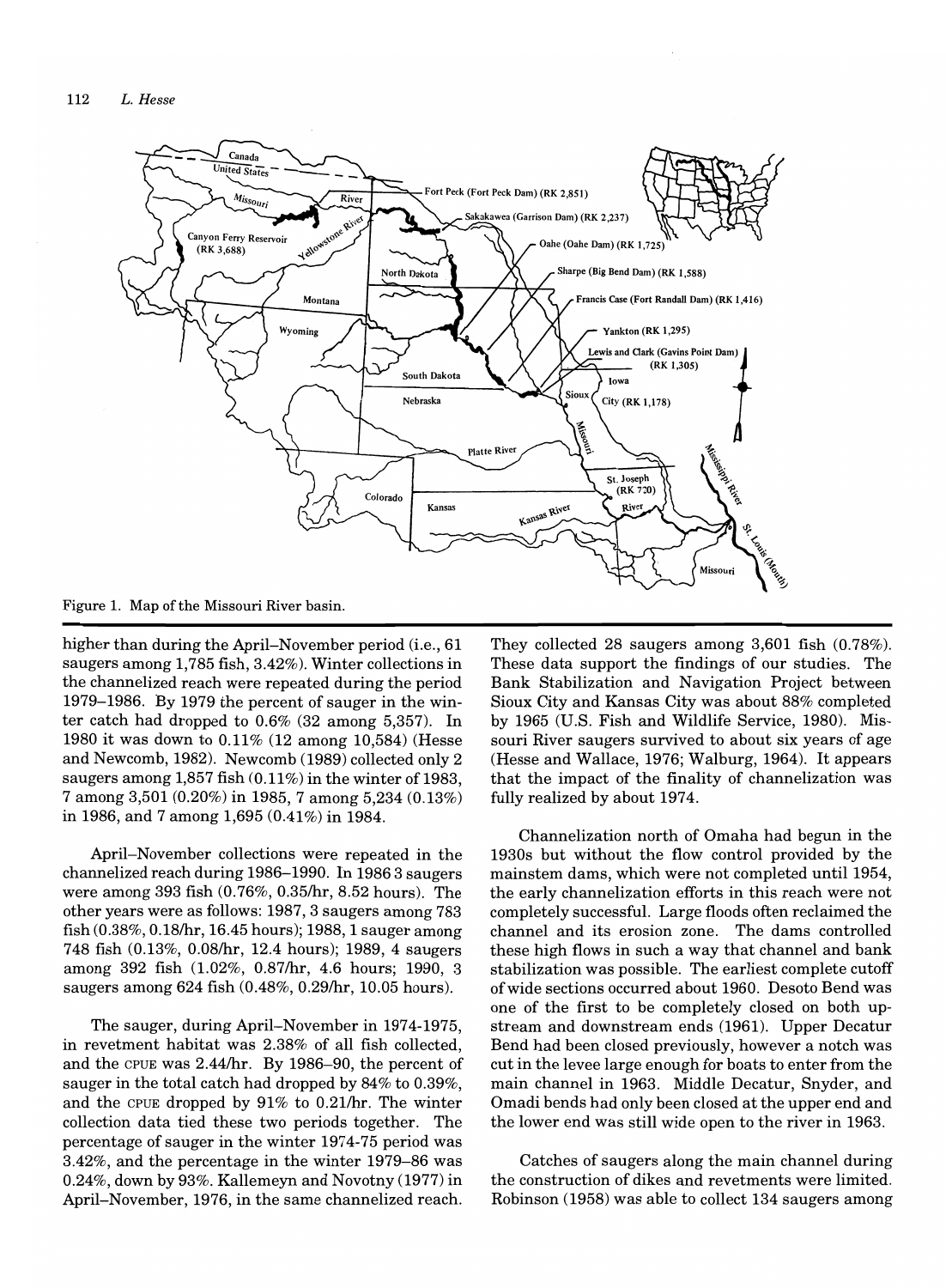1,984 fish (6.8%) during 27.5 hours (4.87/hr) of sampling in 1958. These collections were made in the channel where he noted velocities as high as 313 cm/s, which made collection difficult. Moreover, at this time backwaters and side channels were still attached and backwater electrofishing data was unavailable. Gill nets were used to collect in these habitats, but Welker (1963a) noted that saugers were not as readily captured with gill nets as with electrofishing. The fact that many saugers were living in off-channel areas seasonally would make main channel collections less comparable with the data available after 1965 because fish were confined to the main channel by then, and the main channel collections represented all of the fish in the river.

Welker (1963b) conducted a 4-hour electrofishing survey of the main channel of the Missouri River at locations between Omaha and Sioux City, Iowa. He collected along the banks were the velocity was slower, but not in the backwaters or developing cut-offs. The gizzard shad was the most numerous fish collected, and his report did not list the number captured. However, 144 other fish including 36 carpsuckers, 6 carp, 2 shovelnose sturgeon, 2 blue suckers, 6 catfish, 4 largemouth bass, 1 white bass, 5 sunfish, and 4 walleyes in addition to 78 saugers were collected. If shad are excluded, saugers comprised 54% of the catch, and the catch rate was 19.6/hr. It is important to remember that electrofishing methods have evolved throughout the entire period of 1950-1990. The collections may reflect these changes, but collection efficiency should have improved, not degraded, therefore the densities may be even higher than was determined by the earliest collections.

#### *Sauger in the Missouri River 113*

L. Morris (1965) electrofished the revetment habitats in this same reach during 1964. Saugers represented 10.0% of the total catch and he collected them at a rate of 10.0/hr. By 1974-75 the sauger percent and catch rate had already dropped 76%, respectively.

Figure 2 graphically depicts the decline in sauger abundance from the channelized section of the river during the period 1963-1990 based on electrofishing catches.

# Unchannelized-reach electrofishing

A variety of habitats were electrofished in the unchannelized section of the river during 1983-1990. Representative habitats were visited equally each year, so data have been combined to reflect total changes in sauger density during the period. The annual collections were as follows: 1983, 67 saugers among 504 fish (13.3%, 2.82lhr, 23.8 hours); 1984, 73 saugers among 433 fish (16.9%, 4.01lhr, 18.2 hours); 1985, 20 saugers among 164 fish (12.2%, 1.20/hr, 16.7 hours); 1986, 15 saugers among 336 fish (4.5%, 1.74/hr, 8.6 hours);1987, 10 saugers among 358 fish (2.8%, 1. 14lhr, 8.8 hours); 1988, 32 saugers among 840 fish (3.8%, 2.88lhr, 11.1 hours); 1989, 4 saugers among 581 fish  $(0.7\%, 0.44/\text{hr})$ , 9.2 hours); 1990, zero saugers among 239 fish (0.0%, O.Olhr, 6.6 hours). Saugers were once a very important component of the species assemblage living in unchannelized sections, but the percent of sauger declined dramatically beginning in 1985, as did the CPUE, with 1988 a notable exception.

The Missouri River exposed a deposit of glacial till along the south bank of the river in Boyd County, Nebraska, which lies at the intersection of the state



Figure 2. CPUE of sauger by electrofishing from the channelized Missouri River in Nebraska 1963 to 1990.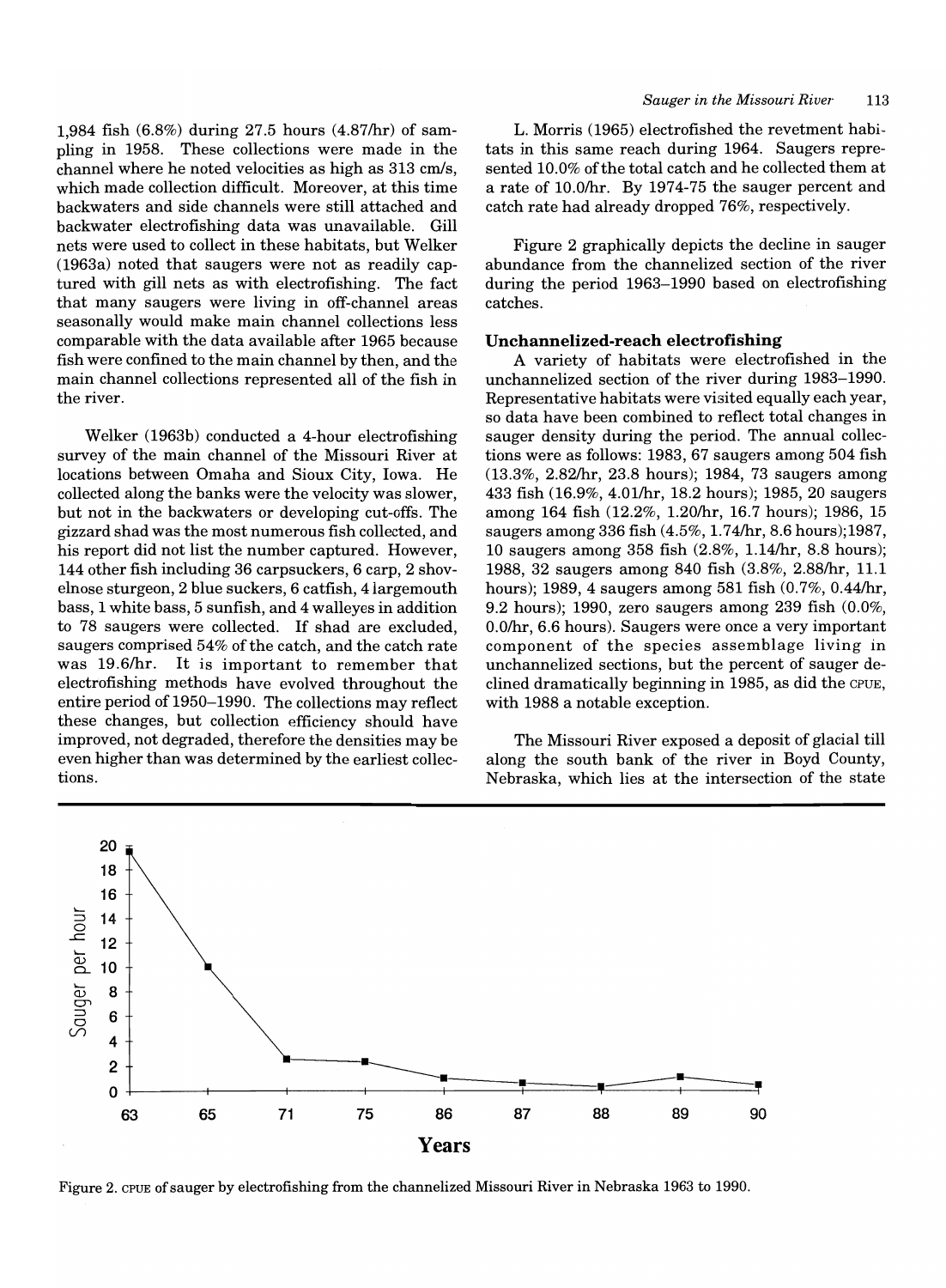#### *114 L. Hesse*

boundaries of Nebraska and South Dakota. This rock and rubble substrate was known to be used by saugers as a spawning area. Nelson (1969) periodically nightelectrofished this bankline during the sauger breeding season. The maximum observed catch rate during the period 1963-1965 was 36/hr. We attempted to duplicate his effort during 1982-1989. Mean peak catch was 3.7lhr, down by 90%.

# **Unchannelized reach gill netting**

The sauger was one of 22 species collected with experimental gill nets in off-channel habitat in the unchannelized reach of the Missouri River upstream from Lewis and Clark Lake (Gavins Point Dam) (Table 1). Sauger CPUE declined steadily during the period, as did 16 other species. The species that showed an increase were able to utilize the altered conditions which occurred in this reach after the dam was created. Some of the differences in mean CPUE were determined to be significant (Prob  $> T < 0.05$ ) as shown in Table 2. The sauger differences were highly significant. The percent of the total assemblage made up by saugers declined throughout the period, as well (Table 3).

I have been unable to find representative gill-net effort from these same areas prior to 1983. Extensive gill-net work was done by Walburg (1976) and other researchers during the early years after Gavins Point Dam was constructed. South Dakota Game, Fish and Parks has periodically conducted gill net surveys in Lewis and Clark Lake. However, these data do not show any trend in the status of the sauger. Saugers may live in Lewis and Clark Lake for part of the year, but the riverine reach was essential for reproduction and nursery, and use of the riverine reach has clearly decayed to almost nothing.

The importance of river habitat for saugers was first postulated by Welker (1964). He was able to determine that larger saugers left the side channels, backwaters, and open oxbows, and moved into the main channel during part of each year to breed. Welker (1964) reported the catch of saugers from four open oxbow lakes was 12.5/gill net night in 1963, which was nearly three times higher than we found in 1983 in the unchannelized remnant upstream from Lewis and Clark Lake (Table 1). Miller (1964) reported a catch rate of

| <b>Species</b>        | <b>Status</b> | 1983    | 1984    | 1985 | 1986    | 1987    | 1988    | 1989             | 1990    | 1991    |
|-----------------------|---------------|---------|---------|------|---------|---------|---------|------------------|---------|---------|
|                       |               |         |         |      |         |         |         |                  |         |         |
| Shortnose gar         | $\mathbf D$   | $1.2\,$ | 0.7     | 1.1  | 1.1     | 0.3     | 0.5     | 0.5              | 1.3     | 0.4     |
| Gizzard shad          | D             | 1.9     | 0.1     | 1.9  | 0.0     | 0.0     | 0.1     | 0.0              | 0.0     | 0.1     |
| Goldeye               | I             | 0.1     | 0.0     | 0.1  | 0.0     | 0.0     | 1.4     | 0.0              | 0.0     | 0.4     |
| Northern pike         | I             | 0.8     | $0.5\,$ | 0.8  | 0.8     | $0.8\,$ | 0.9     | $1.5\,$          | 1.8     | $1.2\,$ |
| Carp                  | $\mathbf D$   | 2.1     | 3.3     | 3.1  | $3.5\,$ | 0.0     | 0.8     | $2.0\,$          | 1.0     | 0.3     |
| River carpsucker      | I             | 2.8     | 3.3     | 2.6  | 4.6     | 0.8     | 8.9     | $2.0\,$          | 12.3    | 1.9     |
| White sucker          | $\mathbf D$   | 0.1     | 0.1     | 0.1  | 0.0     | 0.0     | 0.0     | 0.0              | 0.0     | 0.0     |
| Smallmouth buffalo    | $\mathbf D$   | 4.6     | 6.1     | 1.1  | 2.7     | 1.0     | 3.0     | 4.5              | 2.2     | 0.2     |
| Bigmouth buffalo      | $\mathbf D$   | 0.5     | 0.4     | 0.2  | 0.2     | 0.0     | 0.1     | $1.0\,$          | 0.2     | 0.0     |
| Shorthead redhorse    | I             | 0.4     | 0.4     | 0.2  | 0.9     | 2.0     | $2.2\,$ | 0.0              | 5.3     | 1.7     |
| <b>Black bullhead</b> | $\mathbf D$   | 0.0     | 0.3     | 0.8  | 3.7     | 0.0     | 0.3     | 1.0              | 0.5     | 0.1     |
| Channel catfish       | $\mathbf D$   | 0.5     | 1.4     | 1.2  | 5.4     | 0.8     | $1.5\,$ | 4.0              | 1.8     | 0.2     |
| White bass            | $\mathbf D$   | 0.1     | 0.1     | 0.1  | 0.0     | 0.0     | 0.0     | 0.0              | 0.0     | 0.0     |
| Rock bass             | $\mathbf D$   | 0.1     | 0.1     | 0.0  | 0.0     | 0.2     | 0.0     | 0.0              | 0.0     | 0.0     |
| Largemouth bass       | D             | 0.2     | 0.0     | 0.2  | 0.0     | 0.0     | 0.0     | 0.0              | 0.2     | 0.1     |
| Smallmouth bass       | I             | 0.0     | 0.0     | 0.0  | 0.1     | 0.0     | 0.1     | 0.0              | 0.2     | 0.1     |
| Black crappie         | $\mathbf D$   | 0.2     | 0.3     | 0.8  | 0.5     | 0.0     | 0.1     | 0.0              | 0.2     | 0.0     |
| White crappie         | $\mathbf D$   | 0.9     | 0.3     | 0.1  | 0.0     | 0.0     | 0.0     | 0.0              | 0.0     | 0.1     |
| Yellow perch          | D             | 0.0     | 0.1     | 0.2  | 0.1     | 0.0     | $0.2\,$ | 0.0              | 0.0     | 0.0     |
| Sauger                | D             | 4.5     | 3.3     | 2.8  | 2.0     | 0.8     | 0.2     | 0.0              | 0.0     | 0.3     |
| Walleye               | $\mathbf D$   | 2.0     | 0.7     | 1.0  | 1.9     | 0.5     | $0.5\,$ | $2.0\,$          | 0.2     | 0.4     |
| Freshwater drum       | $\mathbf D$   | 0.2     | 0.4     | 0.8  | 0.3     | 0.0     | 0.1     | 0.5              | $0.2\,$ | 0.0     |
| Net-nights            |               | 17      | 18      | 29   | 10      | 4       | 23      | $\boldsymbol{2}$ | 7       | 21      |
| Mean CPUE             |               | 23.3    | 21.8    | 19.2 | 28.0    | 6.8     | 20.8    | 19.0             | 27.3    | 7.6     |

Table 1. Results (CPUE) of experimental gillnetting in the unchannelized Missouri River near Niobrara, Nebraska, 1983-1991.

Status:  $I = increasing$ ,  $D = decreasing$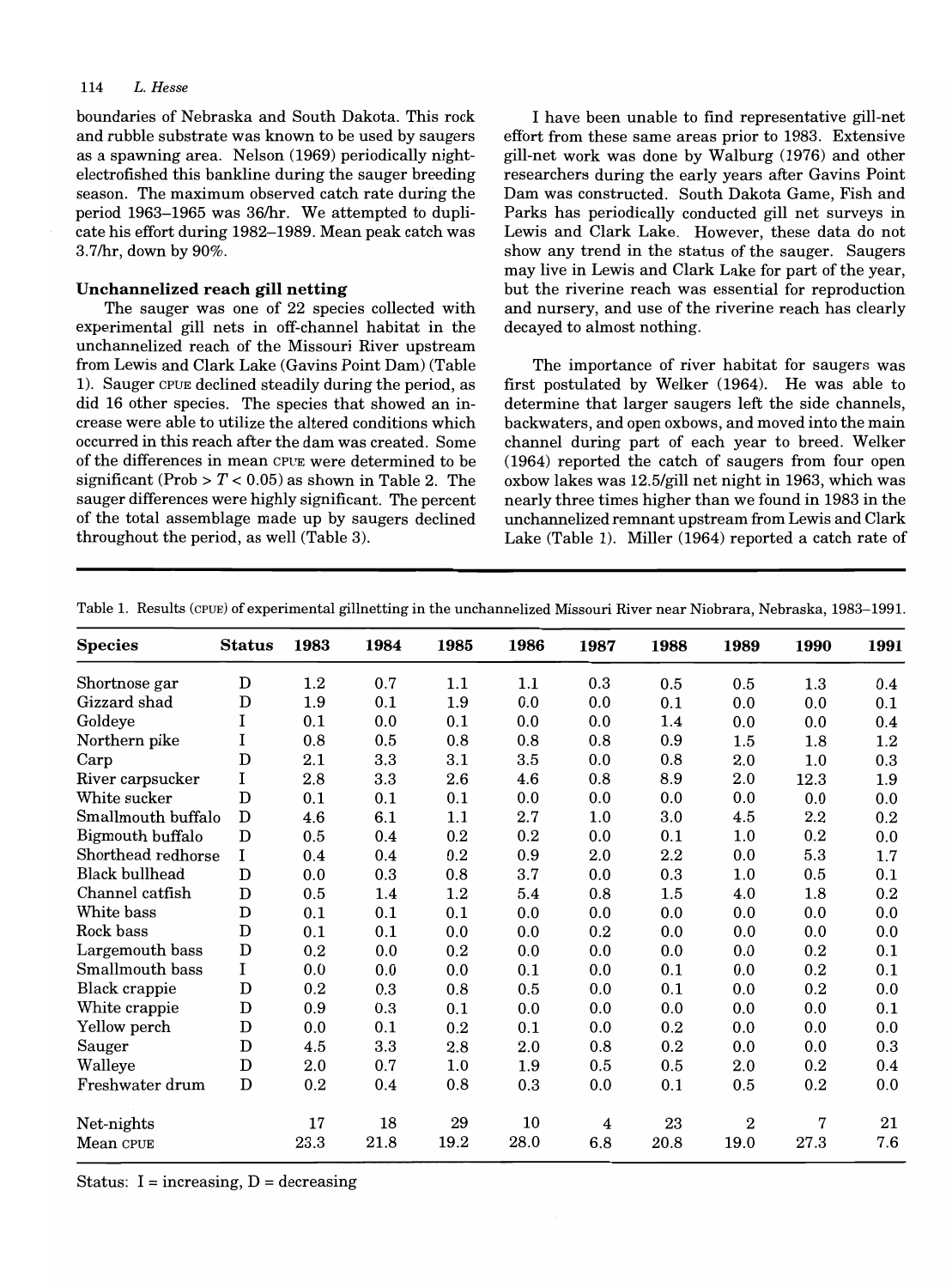Table 2. Significance of *t-test* comparisons of mean gillnet CPUE among years for the unchannelized Missouri River near Niobrara, Nebraska, 1983-1991.

| Period 1:<br>Period 2: | 1983<br>1984-91 | 1983-84<br>1985-91 | 1983-95<br>1986-91 | 1983-86<br>1987-91 | 1983-87<br>1988-91 | 1983-88<br>1989-91 | 1983-89<br>1990-91 | 1983-90<br>1991 |
|------------------------|-----------------|--------------------|--------------------|--------------------|--------------------|--------------------|--------------------|-----------------|
| Shortnose gar          |                 |                    |                    |                    |                    |                    |                    |                 |
| Gizzard shad           |                 |                    |                    |                    |                    |                    |                    |                 |
| Goldeye                |                 |                    | *1                 | *1                 | $*_{1}$            |                    |                    |                 |
| Northern pike          |                 |                    |                    |                    |                    |                    |                    |                 |
| Carp                   |                 |                    | $^*2$              | $*_{2}$            | $^*2$              | $*$ ?              | $*_{2}$            | *2              |
| River carpsucker       |                 |                    | $*1$               |                    | $*1$               |                    |                    |                 |
| White sucker           |                 |                    | $^*2$              |                    |                    |                    |                    |                 |
| Smallmouth buffalo     |                 | $^*2$              |                    |                    |                    |                    |                    |                 |
| Bigmouth buffalo       |                 |                    |                    |                    |                    |                    |                    |                 |
| Shorthead redhorse     |                 |                    | $*1$               | *1                 | *1                 | $*1$               | $*1$               |                 |
| <b>Black bullhead</b>  |                 | $^*2$              |                    |                    |                    |                    |                    |                 |
| Channel catfish        | $*_{1}$         |                    |                    |                    |                    |                    |                    |                 |
| White bass             |                 |                    | $*2$               |                    |                    |                    |                    | $*$ ?           |
| Rock bass              |                 |                    |                    |                    |                    |                    |                    |                 |
| Largemouth bass        |                 |                    |                    |                    |                    |                    |                    |                 |
| Small mouth bass       |                 |                    | $^{\ast}1$         | $^{\ast}1$         | $*1$               |                    |                    |                 |
| <b>Black crappie</b>   |                 |                    |                    | $*_{2}$            | $^{\ast}2$         |                    |                    |                 |
| White crappie          | $*2$            | $^*2$              | $*2$               | $^*2$              |                    |                    |                    |                 |
| Yellow perch           |                 |                    |                    |                    |                    |                    |                    |                 |
| Sauger                 | $^*2$           | $^*2$              | $*2$               | $^*2$              | $*2$               | $^{\ast}2$         | $^*2$              | $*_{2}$         |
| Walleye                | $*_{2}$         |                    |                    | $^*2$              | $*2$               | $^*2$              | $^*2$              | $*_{2}$         |
| Freshwater drum        |                 |                    | $^{\ast2}$         | ${}^*2$            |                    |                    |                    |                 |

-= Not significant

\*1 = Period 1 mean was smaller

\*2 = Period 2 mean was smaller

11.3 saugers per gill net night from these same cutoffs.

The best example of the density of saugers, based on gill netting, and the impact of completely cutting off an old wide bend is presented in a report by Robinson (1966). Desoto Bend was cut off completely in 1961; the catch of saugers in 1961 was 30/net-night; by 1963 it dropped to 14/net-night; in 1964 it was 7/net-night; and in 1965 it was 2/net-night.

#### **Larval saugers**

More than 112,000 larval fish have been collected from the Missouri River in Nebraska since 1983 (Table 4). Larval sauger density varied from 0.1 to 2.2/1,000  $m^3$  ( $\bar{x}$  = 0.9/1,000 m<sup>3</sup>) in the upper unchannelized reach. Nelson (1969) reported larval sauger density in this same reach was  $10.6/1,000$  m<sup>3</sup> in 1965. Mean larval-sauger density in the channelized reach was 1.1/ 1,000 m3 for the period 1986-91.

Saugers represented 15.8% of all larvae in 1985 in the unchannelized reaches, but then they declined sharply (1.5% in 1986, 5.2% in 1987, 1% in 1988, 3.9% in 1989, 0.3% in 1990, 0.2% in 1991). Channelizedreach sauger larvae accounted for 0.2% in 1986, 0.4% in 1987, 0.5% in 1988, 2.1% in 1989, 0.1% in 1990, and 0.06% in 1991. The mean percent composition of sauger larvae among all larvae for 1985-1991 was 1.8% in the upper unchannelized reach, 0.7% in the lower unchannelized reach, and 0.2% in the channelized reach. Sauger larvae represented 3.0% of all fish larvae collected from the channelized reach in 1974 (Harrow et al. 1975), representing a decline of  $93\%$ .

#### **Year-class relationships**

Hesse and Mestl (1987) used a method developed by EI-Zarka (1959) to create a year-class index for adult saugers collected from the Missouri River. This index was subsequently correlated with the density of sauger larvae drifting in the unchannelized sections. The density of sauger larvae was determined to be positively correlated with adult year-class index. High larval density produced larger year-classes, and low larval sauger density was correlated with highly fluctuating discharge from Fort Randall Dam and low mean annual volume discharge during the months of April-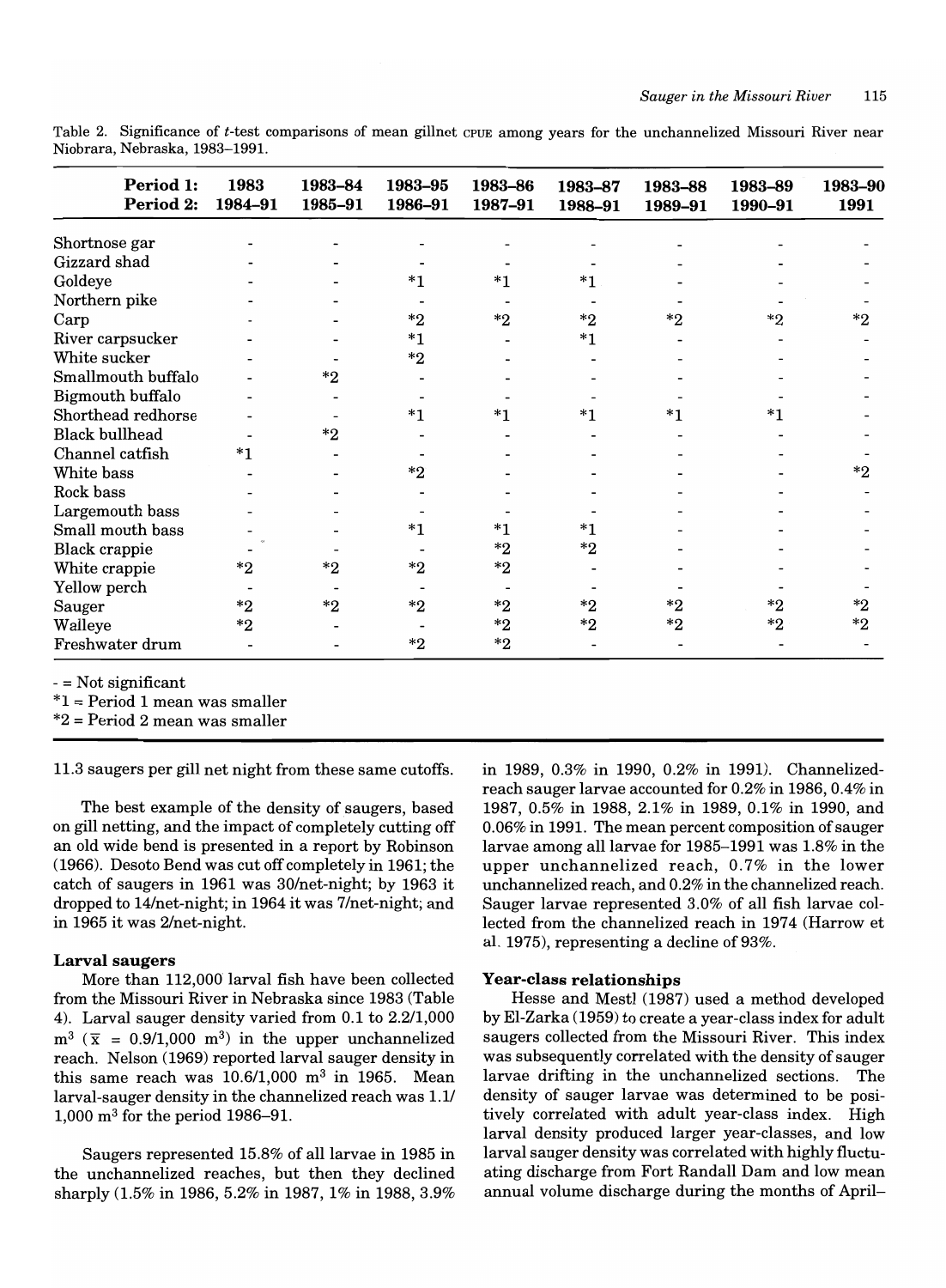| <b>Species</b>        | <b>Status</b> | 1983 | 1984 | 1985 | 1986 | 1987             | 1988    | 1989           | 1990 | 1991 |
|-----------------------|---------------|------|------|------|------|------------------|---------|----------------|------|------|
| Shortnose gar         | I             | 5.3  | 3.3  | 5.7  | 3.9  | 3.7              | 2.6     | 2.6            | 4.8  | 5.1  |
| Gizzard shad          | $\mathbf D$   | 8.3  | 0.5  | 9.7  | 0.0  | 0.0              | 0.4     | 0.0            | 0.0  | 1.5  |
| Goldeye               | I             | 0.3  | 0.0  | 0.4  | 0.0  | 0.0              | 6.8     | 0.0            | 0.0  | 5.1  |
| Northern pike         | I             | 3.3  | 2.3  | 3.9  | 2.8  | 11.1             | 4.2     | 7.9            | 6.6  | 16.2 |
| Carp                  | $\mathbf D$   | 8.8  | 15.0 | 16.3 | 12.5 | 0.0              | 3.8     | 10.5           | 3.6  | 4.4  |
| River carpsucker      | I             | 12.1 | 15.0 | 13.6 | 16.4 | 11.1             | 42.8    | 10.5           | 45.1 | 25.8 |
| White sucker          | $\mathbf D$   | 0.3  | 0.3  | 0.5  | 0.0  | 0.0              | 0.0     | 0.0            | 0.0  | 0.0  |
| Smallmouth buffalo    | $\mathbf D$   | 20.0 | 28.0 | 5.9  | 9.6  | 14.8             | 12.5    | 23.7           | 7.9  | 2.9  |
| Bigmouth buffalo      | $\mathbf D$   | 2.3  | 2.0  | 0.9  | 0.7  | 0.0              | 0.6     | 5.3            | 0.6  | 0.0  |
| Shorthead redhorse    | I             | 1.5  | 1.8  | 0.9  | 3.2  | 29.6             | 10.2    | 0.0            | 19.5 | 22.8 |
| <b>Black bullhead</b> | D             | 0.0  | 1.5  | 3.9  | 13.2 | 0.0              | $1.2\,$ | 5.3            | 1.8  | 1.5  |
| Channel catfish       | 1             | 2.3  | 6.6  | 6.1  | 19.3 | 11.1             | 7.2     | 21.1           | 6.7  | 2.9  |
| White bass            | $\mathbf D$   | 0.5  | 0.3  | 0.5  | 0.0  | 0.0              | 0.0     | 0.0            | 0.0  | 0.0  |
| Rock bass             | $\mathbf D$   | 0.3  | 0.3  | 0.2  | 0.7  | 0.0              | 0.2     | 0.0            | 0.0  | 0.0  |
| Largemouth bass       | $\mathbf D$   | 1.0  | 0.0  | 1.3  | 0.0  | 0.0              | 0.0     | 0.0            | 0.6  | 0.7  |
| Smallmouth bass       | I             | 0.0  | 0.0  | 0.0  | 0.4  | 0.0              | 0.6     | 0.0            | 0.6  | 0.7  |
| Black crappie         | $\mathbf D$   | 0.8  | 1.5  | 4.1  | 1.8  | 0.0              | 0.4     | 0.0            | 0.6  | 0.0  |
| White crappie         | $\mathbf D$   | 4.0  | 1.5  | 0.7  | 0.0  | 0.0              | 0.0     | 0.0            | 0.0  | 0.7  |
| Yellow perch          | D             | 0.0  | 0.3  | 1.3  | 0.4  | 0.0              | 0.8     | 0.0            | 0.0  | 0.0  |
| Sauger                | D             | 19.4 | 15.0 | 14.5 | 7.0  | 11.1             | 1.1     | 0.0            | 0.0  | 4.4  |
| Walleye               | $\mathbf D$   | 8.8  | 3.1  | 5.4  | 6.8  | 7.4              | 2.2     | 10.5           | 0.6  | 5.1  |
| Freshwater drum       | $\mathbf D$   | 1.0  | 1.8  | 4.1  | 1.1  | 0.0              | 0.4     | 2.6            | 0.6  | 0.0  |
| Others                | I             | 0.5  | 0.3  | 0.2  | 1.4  | 12.9             | 0.2     | 0.0            | 2.4  | 22.7 |
| Net-nights            |               | 17   | 18   | 29   | 10   | $\boldsymbol{4}$ | 23      | $\overline{2}$ | 7    | 21   |
| Total fish            |               | 396  | 393  | 558  | 280  | 27               | 500     | 38             | 164  | 136  |

Table 3. Results (percent composition) of experimental gillnetting in the unchannelized Missouri River near Niobrara, Nebraska, 1983-1991.

Status:  $I = increasing$ ,  $D = decreasing$ 

Table 4. Total larval fish density (no./1,000 m<sup>3</sup>), and sauger density for three sections of the Missouri River, Nebraska.

|                               |       | <b>Upper unchannelized</b> |         | Lower unchannelized | <b>Channelized</b> |               |
|-------------------------------|-------|----------------------------|---------|---------------------|--------------------|---------------|
|                               | Total | <b>Sauger</b>              | Total   | <b>Sauger</b>       | Total              | <b>Sauger</b> |
| 1983                          | 23.5  | 0.0                        | 109.3   | 0.0                 |                    |               |
| 1984                          | 21.4  | 0.2                        | 170.6   | 0.0                 |                    |               |
| 1985                          | 3.8   | 0.1                        | 82.1    | 0.0                 |                    |               |
| 1986                          | 22.4  | 1.4                        | 32.4    | 0.8                 | 134.8              | 0.2           |
| 1987                          | 139.4 | 0.8                        | 337.2   | 4.8                 | 139.0              | 1.0           |
| 1988                          | 96.8  | $2.4\,$                    | 338.3   | 5.0                 | 780.1              | $2.4\,$       |
| 1989                          | 84.2  | 0.6                        | 172.1   | 6.9                 | 117.2              | 1.9           |
| 1990                          | 22.0  | $2.2\,$                    | 364.0   | 1.8                 | 690.5              | 0.5           |
| 1991                          | 31.4  | 0.8                        | 1,234.8 | 1.1                 | 1,372.0            | 0.3           |
| Mean                          | 49.4  | 0.9                        | 315.6   | $2.3\,$             | 538.9              | 1.1           |
| Total fish                    |       | 3,944                      |         | 40,854              |                    | 67,242        |
| Total volume filtered $(m^3)$ |       | 79,838                     |         | 129,449             |                    | 124,776       |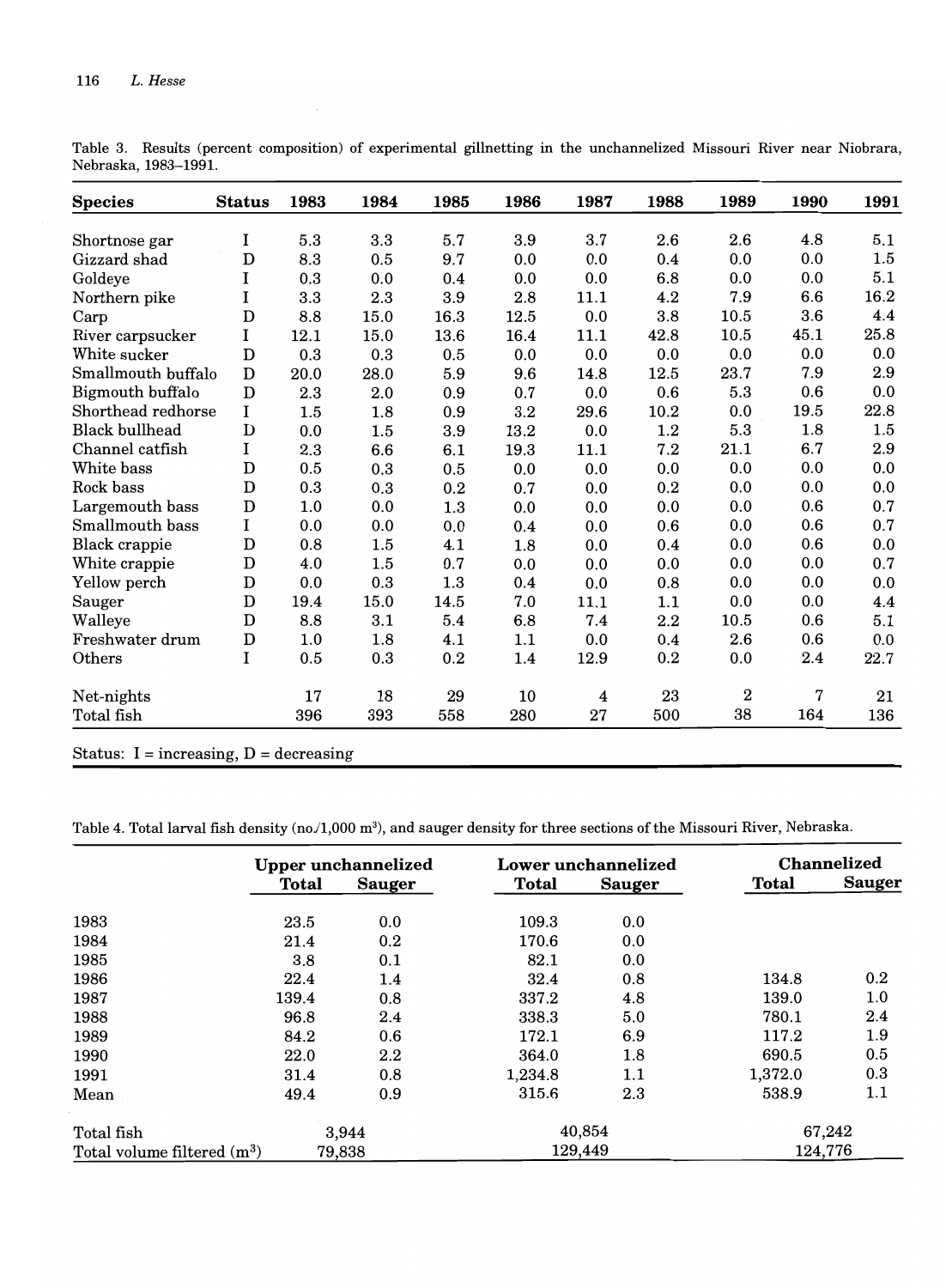|                               |                | 1956* | 1957*    |       | 1958**  |         |
|-------------------------------|----------------|-------|----------|-------|---------|---------|
| <b>Species</b>                | No.            | $\%$  | No.      | $\%$  | No.     | $\%$    |
| Sauger                        | 403            | 26.7  | 472      | 27.1  | 73,542  | 30.4    |
| Crappie                       | 7              | 0.5   | 104      | 2.3   | 47,415  | 19.6    |
| Channel catfish               | 255            | 16.9  | 1,108    | 24.3  | 43,786  | 18.1    |
| Freshwater drum               | 427            | 28.2  | 944      | 20.7  | 30,239  | 12.5    |
| Carp                          | 253            | 16.7  | 1,235    | 27.1  | 18,627  | 7.7     |
| Goldeye                       | 15             | 1.0   | 203      | 4.5   | 5,564   | 2.3     |
| <b>Burbot</b>                 | 77             | 5.1   | $\bf{0}$ | 0.0   | 4,838   | 2.0     |
| Walleye                       | 4              | 0.3   | 3        | < 0.1 | 3,629   | 1.5     |
| Yellow perch                  | 17             | 1.1   | 44       | 0.1   | 3,387   | 1.4     |
| Shorthead redhorse            | 3              | 0.2   | 32       | 0.1   | 3,145   | 1.3     |
| Largemouth bass               | 3              | 0.2   | 181      | 4.0   | 2,177   | 0.9     |
| <b>Bullhead</b>               | 1              | < 0.1 | 110      | 2.4   | 2,176   | 0.9     |
| Gar                           | 3              | 0.2   | 4        | < 0.1 | 725     | 0.3     |
| Flathead catfish              | 0              | 0.0   | 5        | < 0.1 | 484     | $0.2\,$ |
| Sturgeon                      | 42             | 2.8   | 11       | < 0.1 | 242     | 0.1     |
| Other                         | $\overline{2}$ | 0.1   | 103      | 2.3   |         |         |
| Total fish                    | 1,512          |       | 4,559    |       | 239,976 |         |
| Fish per hour                 | 0.50           |       | 0.37     |       | 0.15    |         |
| *Carlson, 1957<br>**Orr, 1958 |                |       |          |       |         |         |

Table 5. Estimated harvest offish by sport fishers in the Gavins Point Dam tailwaters in 1956, 1957 and 1958. (1956 and 1957 data are not expanded.)

June. Fluctuations in flow at Fort Randall result from electrical power-peaking management, while seasonal volume discharge is related to flood-control storage in the upstream reservoirs. When heavy precipitation occurs in the lower basin, run-off is stored in the reservoirs, often dewatering the unchannelized reaches adjacent to Nebraska for weeks or even months in the critical spring spawning season.

# Harvest statistics

Gavins Point Dam was closed in July of 1955, and Lewis and Clark Lake began to fill. South Dakota and Nebraska fish and game personnel expected that the reservoir and tailwater would become attractive sport fisheries, and therefore an effort was made to census anglers after the dam was completed.

Percent Stock Density (PSD), Relative Stock Density for angler preferred size (RSD-P) and mean length can be used to evaluate changes in year-class strength (Gabelhouse, 1984) (Fig. 3). The evidence suggests that recruitment has declined between 1970 and 1992. Moreover, lower PSD and RSD-P values (indicating a strong year-class) occurred one year after high discharge from Fort Randall Dam (Fig. 4), and the highest values were from 1977-82 when no discharge peaks occurred.

It was estimated that fishers spent 9,000 fishing days in the area just upstream from the developing reservoir in the riverine habitat between Niobrara, Nebraska and Springfield, South Dakota (Carlson, 1957) during the period of January through December of 1956. However, these users were not formally surveyed. Saugers, catfish, carp, bullheads, largemouth bass, crappies, and bluegills, in that order, were reported to be dominant in the harvest.

It was estimated that 37,400 fishing days were spent in the tailwater in 1956. This fishing effort was estimated to have resulted in the harvest of 42,006 fish. The percentage composition of the catch is shown in Table 5. The total harvest continued to increase during 1957 and 1958, as did the percent that saugers represented of total harvest (Table 5).

Gavins Point Dam tailwater harvest peaked in 1962 (Table 6). The sauger component began to decline already in 1961. By 1992, sauger harvest has almost disappeared from the tailwater. It is important to note that the extraordinary sport fishing represented in Tables 5 and 6 was based on native, wild fish. Large stockings were made into Lewis and Clark Lake as it was filling, but few of these plantations succeeded and fishes such as sauger, drum, bass, crappie, perch, stur-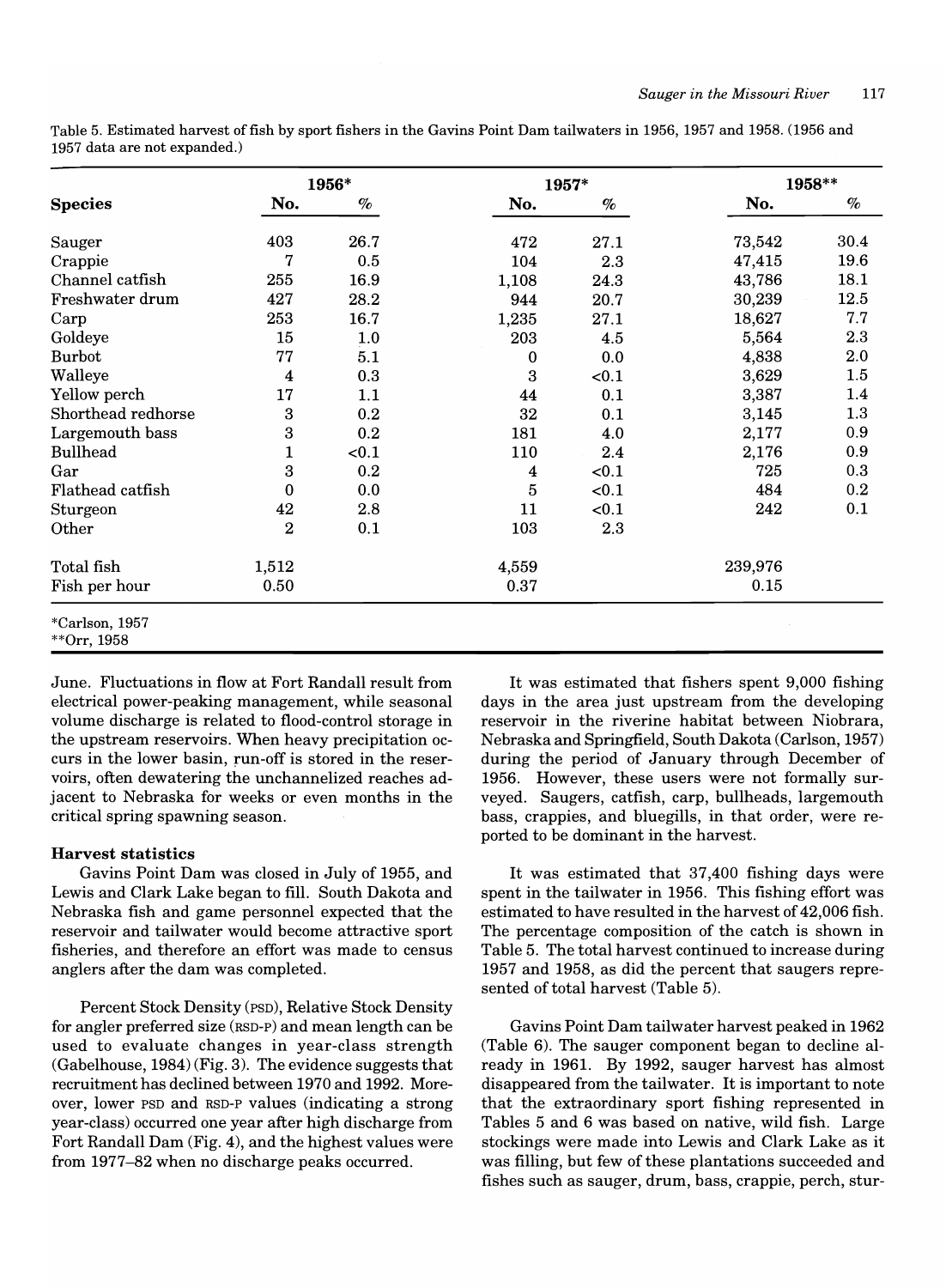

Figure 3. PSD, RSD-P, and mean length for sauger from the Missouri River, Nebraska, between 1970 and 1992.



Figure 4. Annual peak inflow into Lewis and Clark Lake and PSD for sauger from the Missouri River in Nebraska.

geon or catfish were not stocked in significant numbers, if at all.

The tailwater quickly became a well-known destination for sport anglers, and the sauger was one of the premier attractions. In some ways this newly available fishing resource overshadowed the real source of the resource supplying the fish (i.e., the Missouri River).

The river downstream as well as upstream from the dam and reservoir had a following of dedicated anglers. Robinson (1959a) surveyed ice fishers using Decatur cut-off about the time it was first separated from the main channel. He reported that "early winter catches were almost exclusively sauger with many limit catches. As the season progressed, crappies and largemouth bass were more frequently encountered as well."; 209 fishers were interviewed from December 1958 through March 1959. They had caught 569 fish of which 64.3% was sauger (366). The overall catch rate was 1.67 fish/hr of fishing, which is quite remarkable. However, many fishers told the clerk that, as good as the fishing was the previous winter had been even better, "with a greater take of sauger."

Fishers were interviewed from April through November 1959, using the main channel of the Missouri River between Sioux City, Iowa and Omaha, Nebraska; 724 fishers were contacted, They had 1,194 fish, sauger  $(44)$  represented 4% of the catch. Total catch rate was 0.7 fishlhr (Robinson 1959b). The lower number of saugers was not unexpected, since only 4% of the an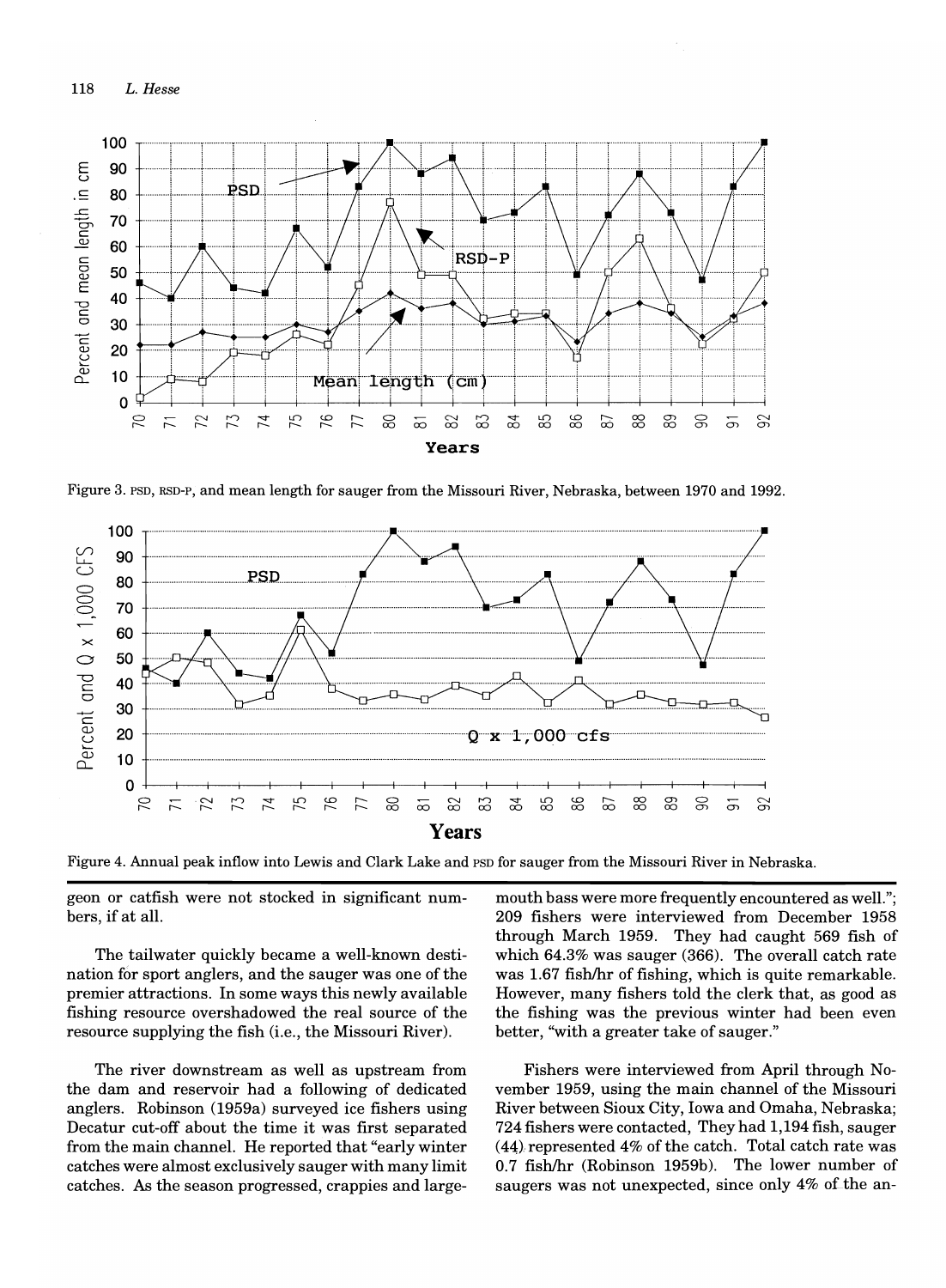Table 6. Sport fishing harvest of sauger from the Missouri River in the Gavins Point Dam tailwater, 1956 through 1992.

| Year |                    |         | <b>Sauger</b> |      |  |  |
|------|--------------------|---------|---------------|------|--|--|
|      | <b>All harvest</b> | Rate    | No. caught    | $\%$ |  |  |
| 1956 | 10,000             | $1.6\,$ | 2,700         | 27.0 |  |  |
| 1958 | 239,000            | $1.6\,$ | 71,700        | 30.0 |  |  |
| 1961 | 539,000            | 1.4     | 264,110       | 49.0 |  |  |
| 1962 | 710,000            | 1.4     | 284,156       | 40.0 |  |  |
| 1972 | 18,441             | 0.4     | 830           | 4.5  |  |  |
| 1978 | 29,294             | 0.1     | 3,808         | 13.0 |  |  |
| 1984 | 45,101             | 0.6     | 4,143         | 9.0  |  |  |
| 1992 | 51,523             | 0.5     | 106           | 0.2  |  |  |

glers were interested in saugers. Most fishers expressed an interest in fishing for carp, catfish, and crappies (95%). This was reflected in the catch which was 83% carp, catfish, and crappies. Robinson (1960) found a similar lack of interest in "game fish" when he interviewed 430 additional anglers in 1960 in this same area. Saugers, however, made up 6% of the reported catch from these main channel sites. **In** 1961, fisher surveys of the riverine reaches of the Missouri adjacent to Nebraska resulted in an estimate of 12.4% saugers among 1,093 fish inspected, while at the same time the harvest of saugers was already declining in the new reservoir (5.6%) (Orr, 1961). The small number of saugers caught in the Gavins Point Dam tailwater in 1992 was just 0.2% of the total fish harvested that summer (Hesse et aI., 1992).

# **FINAL COMMENTS**

Heavy spring precipitation in the lower Missouri River basin during 1983-1985 was met with stringent flood control actions, during which the discharge downstream from these dams was curtailed dramatically for extended periods during spring and early summer. Not only was spawning jeopardized, but off-channel habitat was dewatered, causing severe damage to macroinvertebrate communities, threatening the base of the food supply for saugers and other native fishes, and eliminating essential nursery habitat in the remnant unchannelized sections. During this same time a late summer drought began to expand, and by 1987 had expanded to the entire year. This was also met with reduced spring discharge as navigation seasons were shortened on either end in order to maintain higher discharges during the heart of the navigation season. Unchannelized sections experienced low spring and winter discharge but high summer and fall discharge, which is exactly opposite the natural hydrograph. The impact on the sauger in the unchannelized reaches is most likely reflective of these management practices. Moreover, a series of ineffective discharge schemes was tested in an effort to improve the hatching and fledging success of the threatened piping plover and the endangered least tern. This included a rapid rise in stage downstream from these dams every third day during spring, and up to the onset of nesting in late May, followed by a decline in discharge, and then a steady stage continually until the birds had fledged in August. These fluctuations were in addition to those already inflicted by electrical power peaking, which creates daily stage variations of as much as a meter. Unnatural fluctuations in stage were most likely very hard on fish eggs laid in shallow water, which characterizes the sauger's breeding habits, among others.

There have been numerous observations reported by anglers of a large density of y-o-y saugers during 1993 in the unchannelized reach downstream from Gavins Point Dam. If these reports are true, the strong year-class may have resulted from the flood conditions which affected this reach during 1993. Reduced discharge at Fort Randall Dam was used to abate downstream flooding in 1993; however, this time some of the tributaries just downstream from Gavins Point flooded as well. Since this flooding was not controllable, the erosion zone experienced some limited overbank flows which may contribute to higher survival of the saugers which hatched in 1993. Since saugers are not fully recruited to gill nets until they are several years old, we will not know if this flood actually improved conditions for the Missouri River sauger for another year or so.

Channelized-reach sauger density has declined due to channelization. Off-channel habitat was essential in the annual habits of saugers. Reduced flooding has eliminated organic matter and snags, which supply food and substrate for essential aquatic insects. Aquatic insects were essential in the first year survival of saugers, and thereafter, as food for small fish which then became prey for saugers.

The sauger is in desperate need of help. It is on a very slippery slope toward extirpation. The animal should be listed immediately as endangered in Nebraska. Although it is conceivable that a small number of sauger may be considered surplus to the stock under conditions of low carrying capacity, in my view continued harvest sends the wrong message to anglers. Moreover, it would be difficult to determine what size harvest quota to adopt, and the small quota would be impossible to enforce. I believe all harvest should be stopped in place of other alternatives. Several steps can be taken to remediate the decline, including: recovery of a semblance of the natural hydrograph at Fort Randall Dam, recovery of sediment transport at Fort Randall and Gavins Point dams, replacement of snags into the unchannelized channels and into the mitigation restoration sites along the channelized reach, re-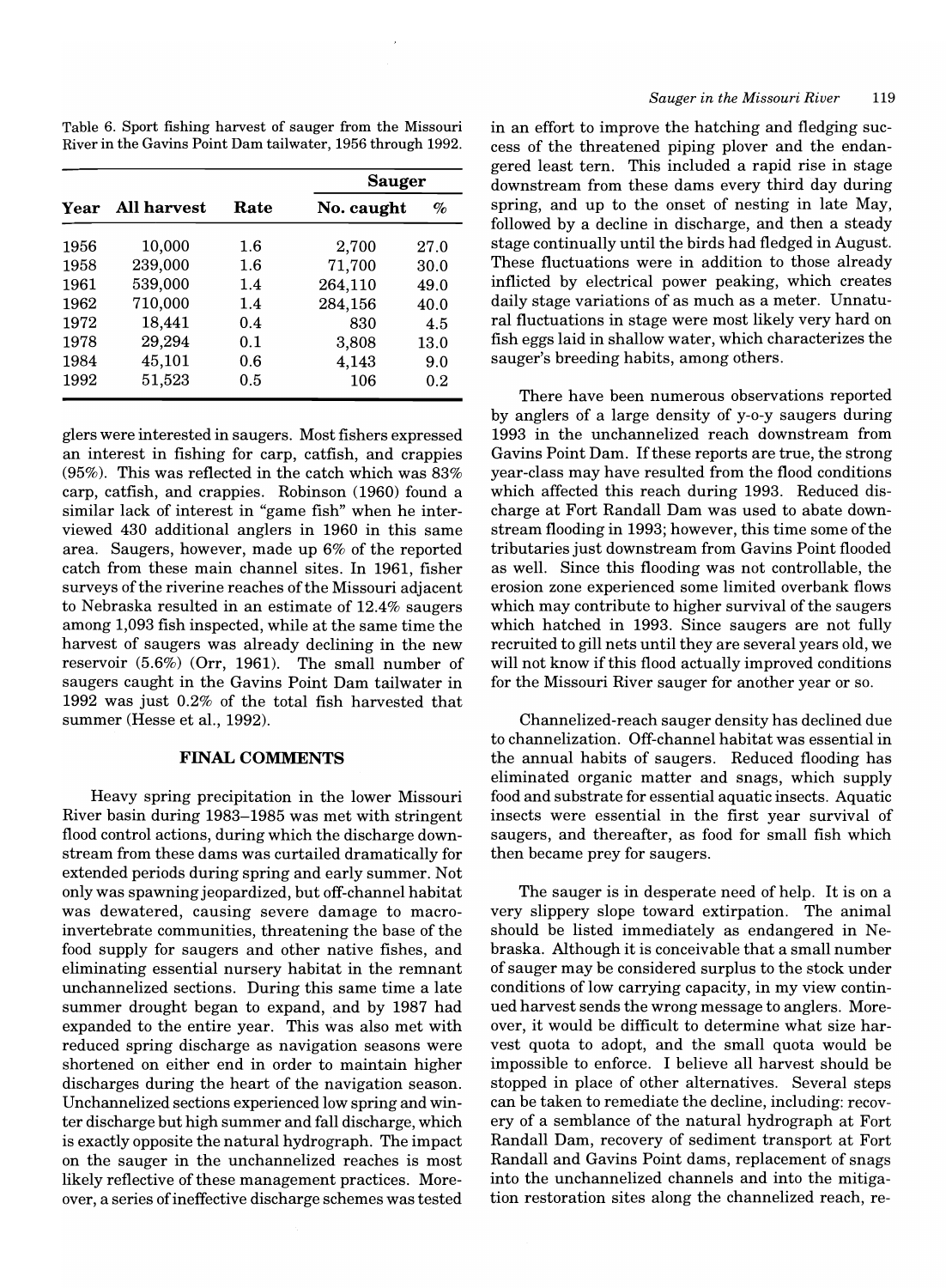#### *120 L. Hesse*

covery of organic matter supplies by overbank flooding and insertion of "yard waste," and most importantly by re-connection of most cut-off bends along the channelized reach.

# **LITERATURE CITED**

- Bailey, R. M., and M. O. Allum. 1962. *Fishes of South Dakota.* Ann Arbor, University of Michigan, Museum of Zoology Pub. No. 119: 132 pp.
- Bannick, T. L. 1974. *Bionomics offishes endemic to the Missouri River, sauger-walleye hybridization problem.* Vermillion, University of South Dakota, Completion Report, Water Resources Institute: 4 pp.
- Carlson, E. 1957. *Creel survey-Lewis and Clark Lake and Gavins Point Dam tailwater.* Lincoln, Nebraska Game and Parks Commission, Progress Report. Dingell-Johnson Project: 44 pp.
- Crance, J. H. 1987. Preliminary habitat suitability index curves for sauger. *Proceedings Annual Conference Southeast Association of Fish and Wildlife Agencies* 41: 159-167.
- EI-Zarka, Salak EI-Din. 1959. *Fluctuations in the population of yellow perch in Saginaw Bay, Lake Huron.* Fishery Bulletin 151, volume 59: 365-415. Washington, D.C., Government Printing Office.
- Cross, F. B. 1967. *Handbook of fishes of Kansas.*  Lawrence, University of Kansas, Museum of Natural History Pub. No. 45: 357 pp.
- Fletcher, J. W. 1977. *Assessment of adult and larval fish populations of the lower Clinch River below Melton Hill Dam.* M.S. Thesis, Tenn. Tech. Univ., Cookeville: 90 pp.
- Gabelhouse, D. W., Jr. 1984. A length-categorization system to assess fish stocks. *North American Journal of Fisheries Management* 4: 273-285.
- Gammon, J. R. 1993. The Wabash River: progress and promise. *In:* Hesse et al. (eds.), *Restoration planning for the rivers of the Mississippi River ecosystem.* Washington, D.C., National Biological Survey, Biological Report 19.
- Harrow, L. G., I. Cherko, A. B. Schlesinger. 1975. *Seasonal and distributional patterns of ichthyoplankton in the Missouri River.* Omaha, Nebraska, Omaha Public Power District, Environmental Series Bulletin No.1: 19 pp.
- Hesse, L. W. 1983. *Stream fishery investigationswalleye and northern pike stocking success.* Norfolk, Nebraska Game and Parks Commission, Final Report, Dingell-Johnson Project F-55-R: 16 pp.<br>
——, and G. E. Mestl. 1987. *Missouri River ecology*.
	- Norfolk, Nebraska Game and· Parks Commission, Progress report, Dingell-Johnson Project F75R: 75 pp.
		- --, G. E. Mestl, and J. W. Robinson. 1993. Status

of selected fish in the Missouri River in Nebraska with recommendations for their recovery. *In:* Hesse et al. (eds.) *Restoration planning for the rivers of the Mississippi River ecosystem.* Washington, D.C., National Biological Survey, Biological Report 19.

- $-, G, E, Mestl, P, P.$  Sensenbaugh, P. A. Tornblom, R. J. Hollis, T. L. Nuttleman, and J. A. Vaughn. *1992. Recreational use survey of the Missouri River in Nebraska-summer.* Norfolk, Nebraska Game and Parks Commission, Progress Report, Dingell-Johnson Project F-75-R: 125 pp.
- -, and B. A. Newcomb. 1982. On estimating the abundance of fish in the upper channelized Missouri River. *North American Journal of Fisheries Management* 2: 80-85.
- ., J. C. Schmulbach, J. M. Carr, K. D. Keenlyne, D. G. Unkenholz, J. W. Robinson, and G. E. Mestl. 1989. Missouri River fishery resources in relation to past, present, and future stresses. pp. 352-371 *In:* D.P. Dodge (ed.) *Proceedings of the International Large River Symposium.* Canadian Special Publication of Fisheries and Aquatic Sciences 106.
- 5, and C. R. Wallace. 1976. *The effects of cooling water discharges from Fort Calhoun and Cooper nuclear stations on the fishes of the Missouri River.*  Norfolk, Nebraska Game and Parks Commission, Final Report. Dingell-Johnson Project F-4-R: 378 pp.
- Hokanson, K. E. F., and W. M. Koenst. 1986. Revised estimates of growth requirements and lethal temperature limits of juvenile walleye. *Progressive Fish-Culturist* 48: 90-94.
- Johnson, B. L., D. L. Smith, and R. F. Carline. 1988. Habitat preferences, survival, growth, foods, and harvests of walleyes, and walleye  $\times$  sauger hybrids. *North American Journal of Fisheries Management*  8: 292-304.
- Jones, D. J. 1963. *A history of Nebraska's fisheries resources.* Lincoln, Nebraska Game and Parks Commission, Final Report Dingell-Johnson Project F-4- R: 76 pp.
- Jordan, D. S., and B. W. Evermann. 1969. *American food and game fishes.* An unabridged republication of the last revised edition, as published in 1923. New York, Dover Publications, Inc: 574 pp.
- Kallemeyn, L. W. and J. F. Novotny. 1977. *Fish and fish food organisms in various habitats of the Missouri River in South Dakota, Nebraska, and Iowa.*  Washington, D.C., U.S. Fish and Wildlife Service Pub. FWS/OBS 77/25: 100 pp.
- Knox, R. 1990. A saugeye saga. *Colorado Outdoors*  July/August: 11-13.
- McBride, S. 1982. *Food habits of the sauger, from the Gallipolis Locks and Dam, Ohio River Mile 279.*  M.S. Thesis. Marshall University. 42 pp.
- Miller, E. D. 1964. *A segment report on the population dynamics of the walleye and sauger in Omadi Bend,*